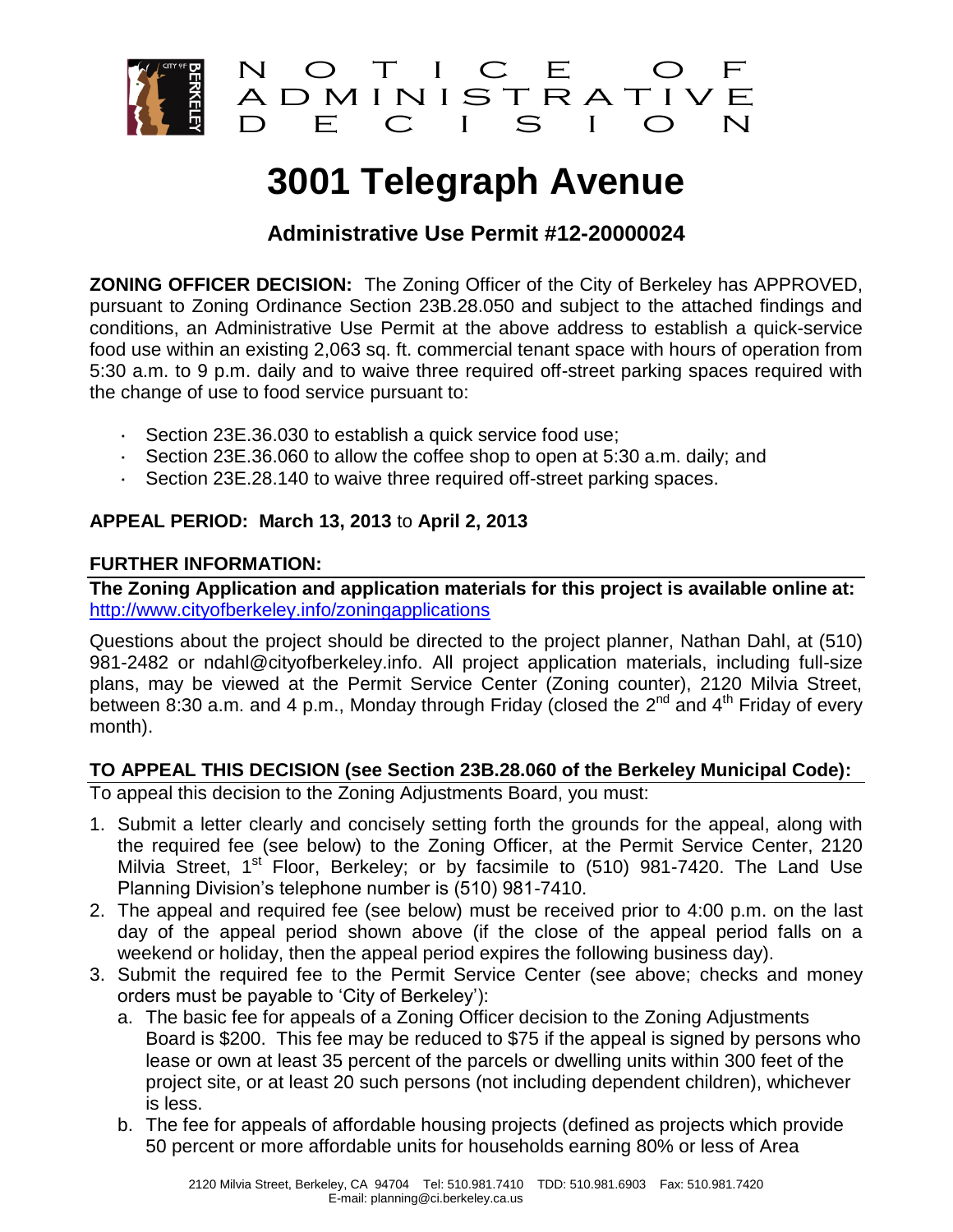- Median Income) is \$500, which may not be reduced.
- c. The fee for all appeals by Applicants is \$2500.

If no appeal is received, the permit will be issued on the first business day following expiration of the appeal period, and the project may proceed at that time.

## **NOTICE CONCERNING YOUR LEGAL RIGHTS:**

If you object to this decision, the following requirements and restrictions apply:

- 1. If you challenge this decision in court, you may be limited to raising only those issues you or someone else raised in an appeal of the decision.
- 2. You must appeal to the Zoning Adjustments Board within twenty (20) days after the Notice of Decision of the action of the Zoning Officer is mailed. It is your obligation to notify the Land Use Planning Division in writing of your desire to receive a Notice of Decision when it is completed.
- 3. Pursuant to Code of Civil Procedure Section 1094.6(b) and Government Code Section 65009(c)(1), no lawsuit challenging a City decision, as defined by Code of Civil Procedure Section 1094.6(e), regarding a use permit, variance or other permit may be filed more than ninety (90) days after the date the decision becomes final, as defined in Code of Civil Procedure Section 1094.6(b). Any lawsuit not filed within that ninety (90) day period will be barred.
- 4. Pursuant to Government Code Section 66020(d)(1), notice is hereby given to the applicant that the 90-day protest period for any fees, dedications, reservations, or other exactions included in any permit approval begins upon final action by the City, and that any challenge must be filed within this 90-day period.
- 5. If you believe that this decision or any condition attached to it denies you any reasonable economic use of the subject property, was not sufficiently related to a legitimate public purpose, was not sufficiently proportional to any impact of the project, or for any other reason constitutes a "taking" of property for public use without just compensation under the California or United States Constitutions, your appeal of this decision must including the following information:
	- A. That this belief is a basis of your appeal.
	- B. Why you believe that the decision or condition constitutes a "taking" of property as set forth above.
	- C. All evidence and argument in support of your belief that the decision or condition constitutes a "taking" as set forth above.

If you do not do so, you will waive any legal right to claim that your property has been taken, both before the City and in court.

cc: Zoning Adjustments Board Building and Safety Division Applicant Abutting & Confronting Owners and Occupants Neighborhood Groups Main Library

File: G:\LANDUSE\Projects by Address\Telegraph\3001\AUP 13-20000024\WORKING\2013-02-21\_AUPost\_3001 Telegraph Avenue.docx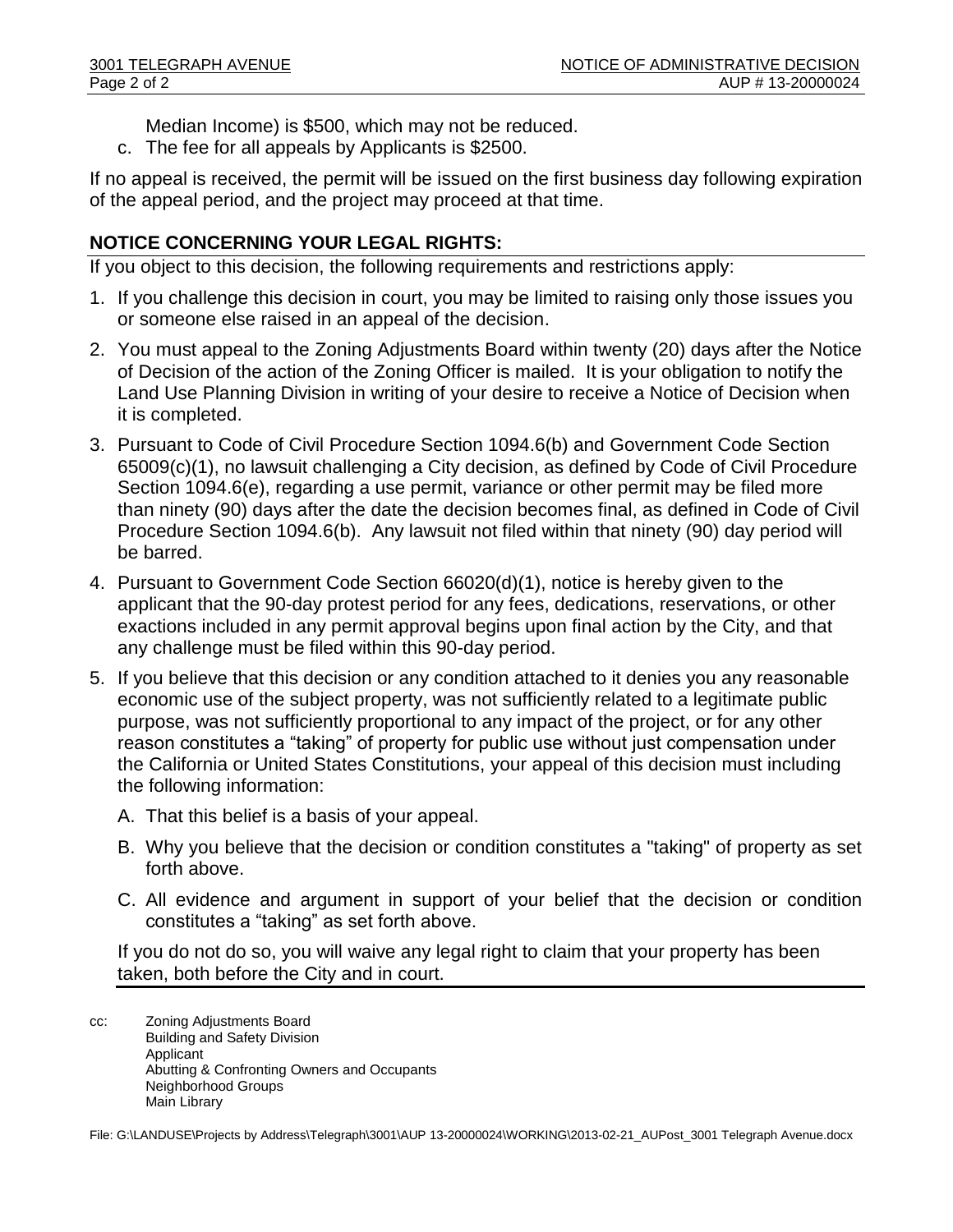# FINDINGS AND CONDITIONS MARCH 13, 2013

# **3001 Telegraph Avenue**

# **Administrative Use Permit #13-20000024**

**To establish a quick-service food use within an existing 2,063 sq. ft. commercial tenant space with hours of operation from 5:30 a.m. to 9 p.m. daily and to waive three required off-street parking spaces required with the change of use to food service.**

### **CEQA FINDINGS**

**1.** The project is categorically exempt from the provisions of the California Environmental Quality Act (CEQA, Public Resources Code §21000, et seq. and California Code of Regulations, §15000, et seq.) pursuant to Section 15301 of the CEQA Guidelines ("Existing Facilities"). Furthermore, none of the exceptions in CEQA Guidelines Section 15300.2 apply, as follows: (a) the site is not located in an environmentally sensitive area, (b) there are no cumulative impacts, (c) there are no significant effects, (d) the project is not located near a scenic highway, (e) the project site is not located on a hazardous waste site pursuant to Government Code Section 65962.5, and (f) the project will not affect any historical resource.

#### **FINDINGS FOR APPROVAL**

- **2.** As required by Section 23B.28.050.A of the Zoning Ordinance, the project, under the circumstances of this particular case existing at the time at which the application is granted, will not be detrimental to the health, safety, peace, morals, comfort, and general welfare of the persons residing or working in the neighborhood of such proposed use or be detrimental or injurious to property and improvements of the adjacent properties, the surrounding area or neighborhood, or to the general welfare of the City because:
	- As required per Berkeley Municipal Code Section 23E.36.090, the proposed project  $\bullet$ meets the required findings for approval because it would be compatible with the purposes of the District as it would promote development compatible with the adjacent commercial and residential uses by creating a neighborhood serving quick service coffee shop and retail coffee outlet. The use, a quick-service coffee shop, is compatible with the surrounding commercial and residential uses and would complement the neighborhood by providing a new amenity to the neighborhood within walking distance of many nearby residential and commercial uses close to the intersection of Ashby and Telegraph Avenue. The use encourages pedestrianoriented activity and would contribute to the mix of uses to improve neighborhood identity and would improve the continuity of retail services at the ground level.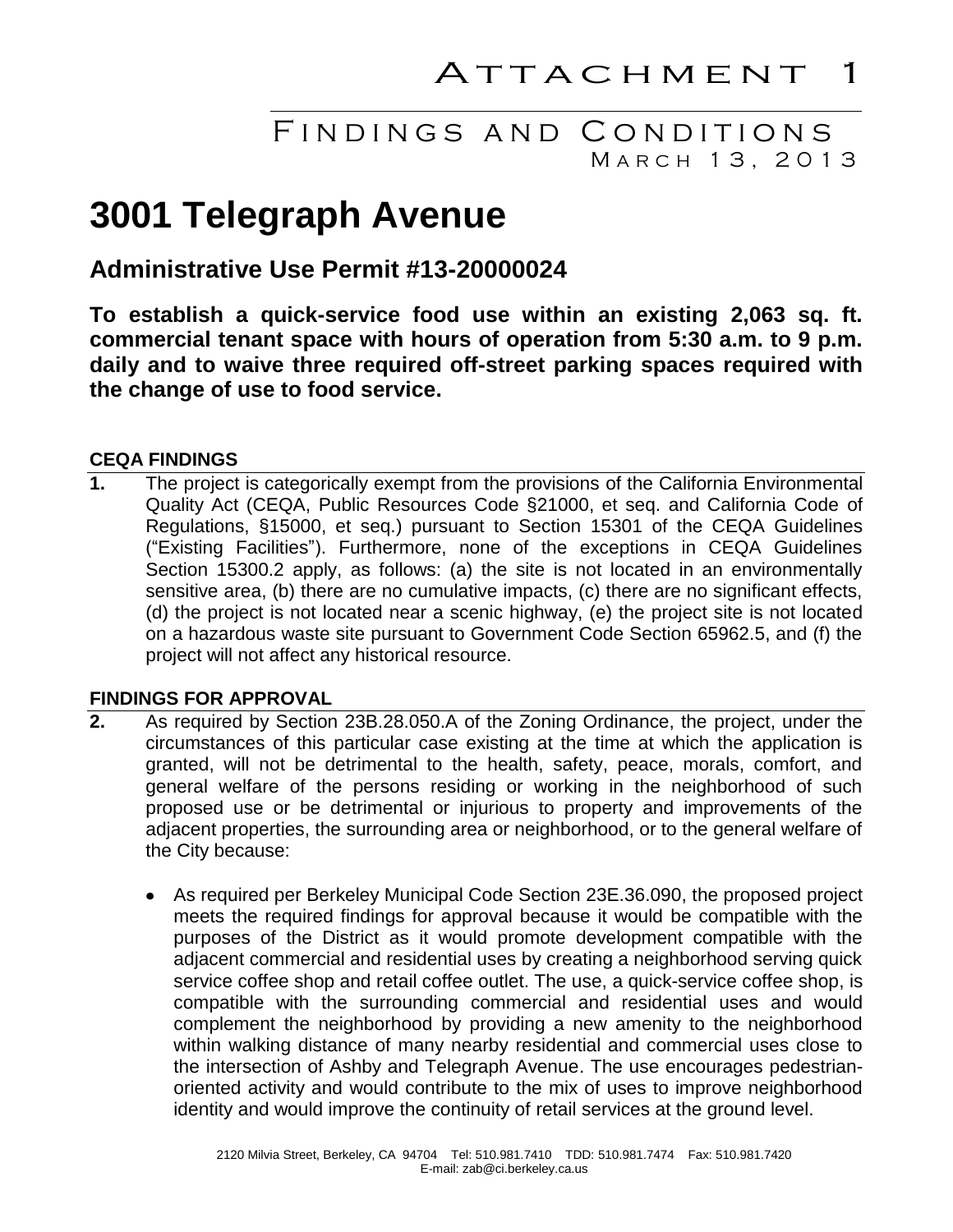- Operation of the coffee shop starting at 5:30 a.m. daily would not create unreasonable impacts to the surrounding neighborhood because the commercial tenant space is on the ground floor of a mixed-use building facing Telegraph Avenue and the use would not create unreasonable levels of noise or activity detrimental to the residential tenants in the building above or in the residential neighborhoods nearby. Coffee shops with hours of operation starting before the standard district limit of 7:00 a.m. for the C-1 district are common throughout the city and do not typically create detrimental impacts.
- The waiver of three off-street parking spaces meets the requirements of Section 23E.28.140 because the new use would be a neighborhood serving, quick-service food establishment that would likely increase pedestrian activity. The coffee shop would primarily serve residents and workers in the neighborhood who are most likely to walk to the establishment rather than drive. Additionally, the coffee shop would primarily serve those residing and working within the neighborhood and not a broader city-wide clientele and therefore would not significantly increase the traffic circulation or parking demand in the area.
- Conditions of Approval #29-38 relating to operations of food service establishments have been added to limit detriment to the surrounding neighborhood.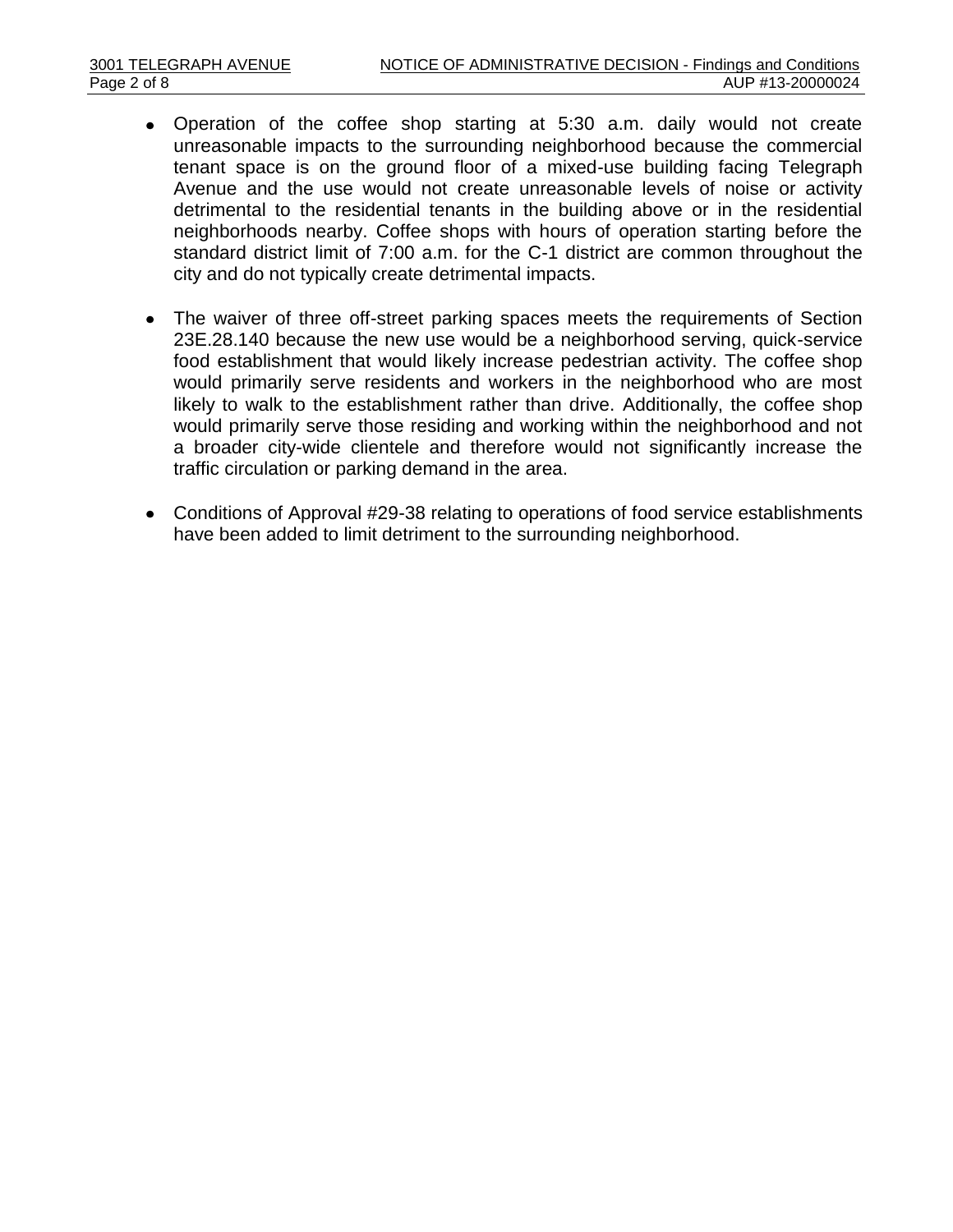#### **STANDARD CONDITIONS**

The following conditions, as well as all other applicable provisions of the Zoning Ordinance, apply to this Permit:

#### **1. Conditions Shall be Printed on Plans**

The conditions of this Permit shall be printed on the *second* sheet of each plan set submitted for a building permit pursuant to this Use Permit, under the title 'Use Permit Conditions'. *Additional sheets* may also be used if the *second* sheet is not of sufficient size to list all of the conditions. The sheet(s) containing the conditions shall be of the same size as those sheets containing the construction drawings; 8-1/2" by 11" sheets are not acceptable.

#### **2. Applicant Responsible for Compliance with Conditions**

The applicant shall ensure compliance with all of the following conditions, including submittal to the project planner of required approval signatures at the times specified. Failure to comply with any condition may result in construction being stopped, issuance of a citation, and/or modification or revocation of the Use Permit.

#### **3. Uses Approved Deemed to Exclude Other Uses (Section 23B.56.010)**

- A. This Permit authorizes only those uses and activities actually proposed in the application, and excludes other uses and activities.
- B. Except as expressly specified herein, this Permit terminates all other uses at the location subject to it.

#### **4. Modification of Permits (Section 23B.56.020)**

No change in the use or structure for which this Permit is issued is permitted unless the Permit is modified by the Zoning Officer, except that the Zoning Officer may approve changes that do not expand, intensify, or substantially change the use or building.

#### **5. Plans and Representations Become Conditions (Section 23B.56.030)**

Except as specified herein, the site plan, floor plans, building elevations and/or any additional information or representations, whether oral or written, indicating the proposed structure or manner of operation submitted with an application or during the approval process are deemed conditions of approval.

#### **6. Subject to All Applicable Laws and Regulations (Section 23B.56.040)**

The approved use and/or construction is subject to, and shall comply with, all applicable City Ordinances and laws and regulations of other governmental agencies. Prior to construction, the applicant shall identify and secure all applicable permits from the Building and Safety Division, Public Works Department and other affected City divisions and departments.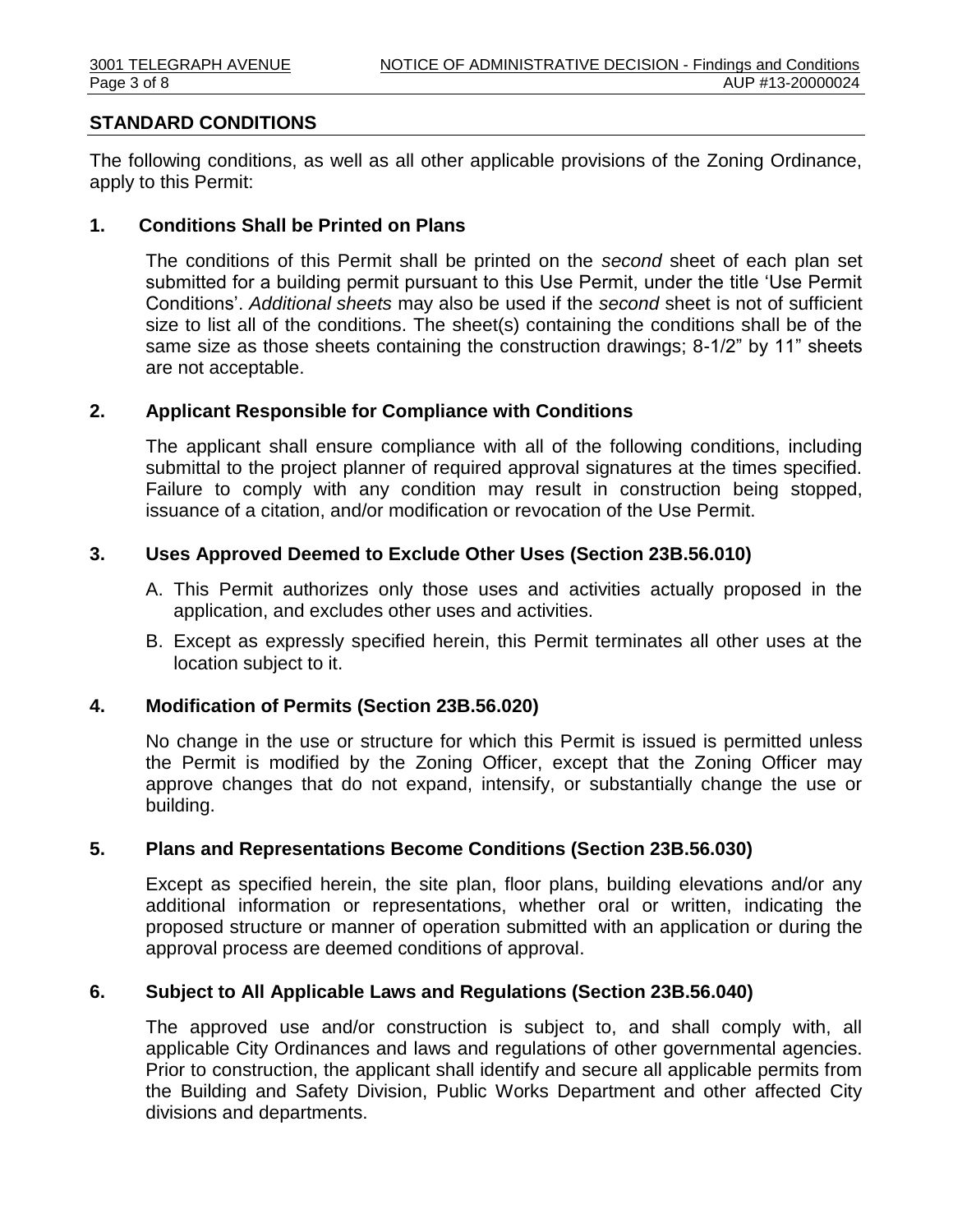#### **7. Exercised Permit for Use Survives Vacancy of Property (Section 23B.56.080)**

Once a Permit for a use is exercised and the use is established, that use is legally recognized, even if the property becomes vacant, except as set forth in Standard Condition #8, below.

#### **8. Exercise and Lapse of Permits (Section 23B.56.100)**

- A. A permit for the use of a building or a property is exercised when, if required, a valid City business license has been issued, and the permitted use has commenced on the property.
- B. A permit for the construction of a building or structure is deemed exercised when a valid City building permit, if required, is issued, and construction has lawfully commenced.
- C. A permit may be declared lapsed and of no further force and effect if it is not exercised within one year of its issuance, except that permits for construction or alteration of structures or buildings may not be declared lapsed if the permittee has: (1) applied for a building permit; or, (2) made substantial good faith efforts to obtain a building permit and begin construction, even if a building permit has not been issued and/or construction has not begun.

#### **9. Indemnification Agreement**

The applicant shall hold the City of Berkeley and its officers harmless in the event of any legal action related to the granting of this Permit, shall cooperate with the City in defense of such action, and shall indemnify the City for any award of damages or attorneys fees that may result.

#### **ADDITIONAL CONDITIONS IMPOSED BY THE ZONING OFFICER**

Pursuant to BMC 23B.28.050.D, the Zoning Officer attaches the following additional conditions to this Permit:

#### **Prior to Submittal of Any Building Permit:**

- **10.** The applicant shall provide the project planner with the name and telephone number of the individual empowered to manage construction noise from the project. The individual's name, telephone number, and responsibility for noise management shall be posted at the project site for the duration of construction in a location easily visible to the public. The individual shall record all noise complaints received and actions taken in response, and submit written reports of such complaints and actions to the project planner on a weekly basis. **Individual Responsible for Noise Management**:
	- Name: Phone:
- **11.** The applicant and all persons associated with the project are hereby notified that a Transportation Management Permit (TMP) would be required under any of the following circumstances:
	- Alterations, closures, or blockages to sidewalks or pedestrian paths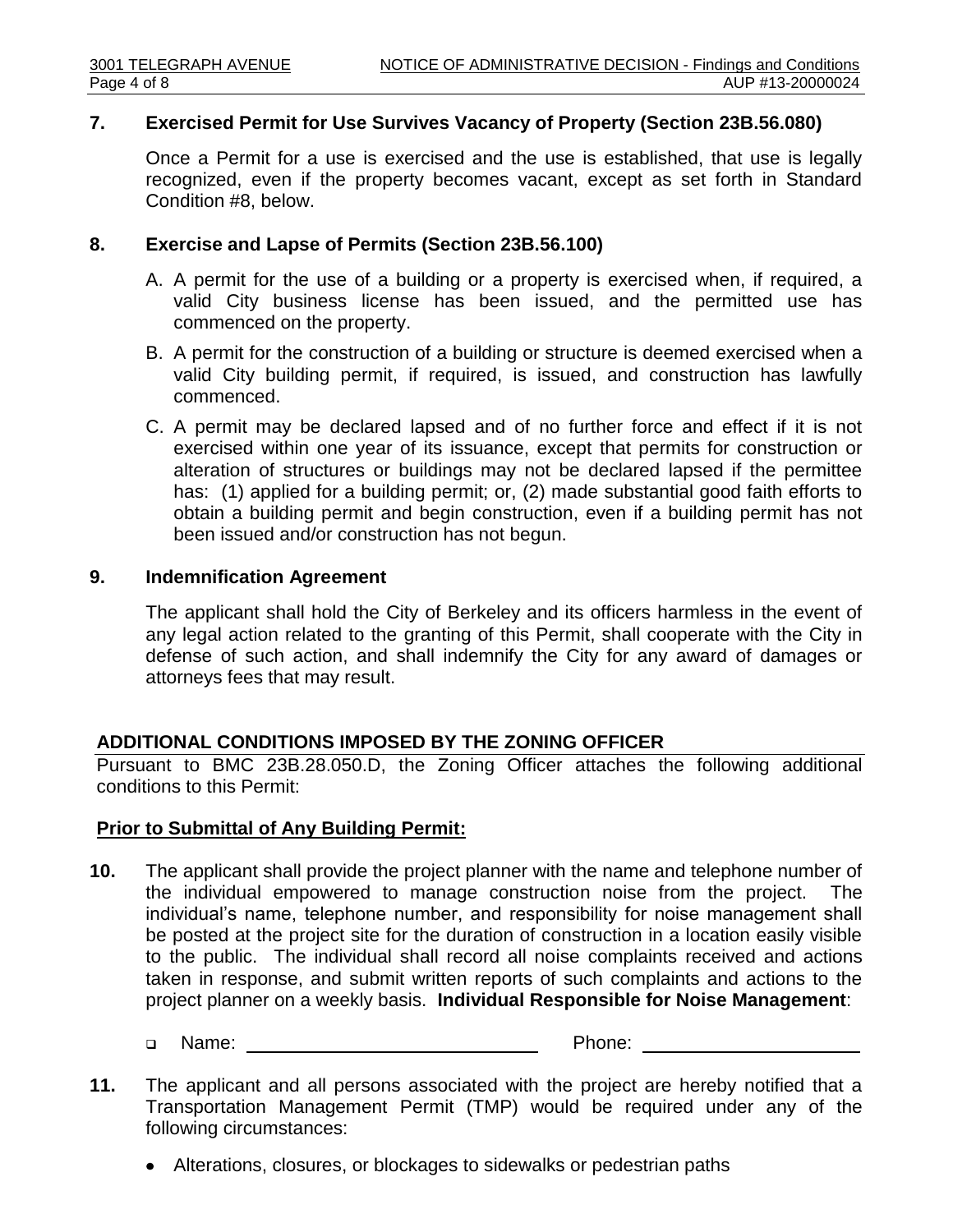- Alterations, closures, or blockages to vehicle travel lanes (including bicycle lanes)
- Storage of building materials, dumpsters, debris anywhere in the public ROW
- Provision of exclusive contractor parking on-street
- $\bullet$ Significant truck activity.

Contact the Permit Service Center (PSC) at 2120 Milvia Street or 981-7500 for details on obtaining Construction/No Parking Permits (and associated signs and accompanying dashboard permits). Public Works Traffic Engineering (981-6400) reviews all submitted TMP requests.

The TMP may include designation of a specific truck haul route. Meter heads (if in the construction area) shall be removed only by City staff. Contact the site inspector 72 hours in advance of required removal so arrangements can be made.

#### **Prior to Issuance of Any Building Permit:**

**12.** Drainage plans shall be submitted for approval of the Building & Safety Division and Public Works Department, if required.

#### **During Construction:**

- **13.** Construction activity shall be limited to between the hours of 8:00 a.m. and 6:00 p.m. on Monday through Friday, and between 9:00 a.m. and noon on Saturday. No construction-related activity shall occur on Sunday or on any Federal Holiday.
- **14.** If underground utilities leading to adjacent properties are uncovered and/or broken, the contractor involved shall immediately notify the Public Works Department and the Building & Safety Division, and carry out any necessary corrective action to their satisfaction.
- **15.** Subject to approval of the Public Works Department, the applicant shall repair any damage to public streets and/or sidewalks by construction vehicles traveling to or from the project site.
- **16.** All piles of debris, soil, sand, or other loose materials shall be covered at night and during rainy weather with plastic at least one-eighth millimeter in thickness and secured to the ground.
- **17.** All active construction areas shall be watered at least twice daily, and all piles of debris, soil, sand or other loose materials shall be watered or covered.
- **18.** Trucks hauling debris, soil, sand, or other loose materials shall be covered or required to maintain at least two feet of board.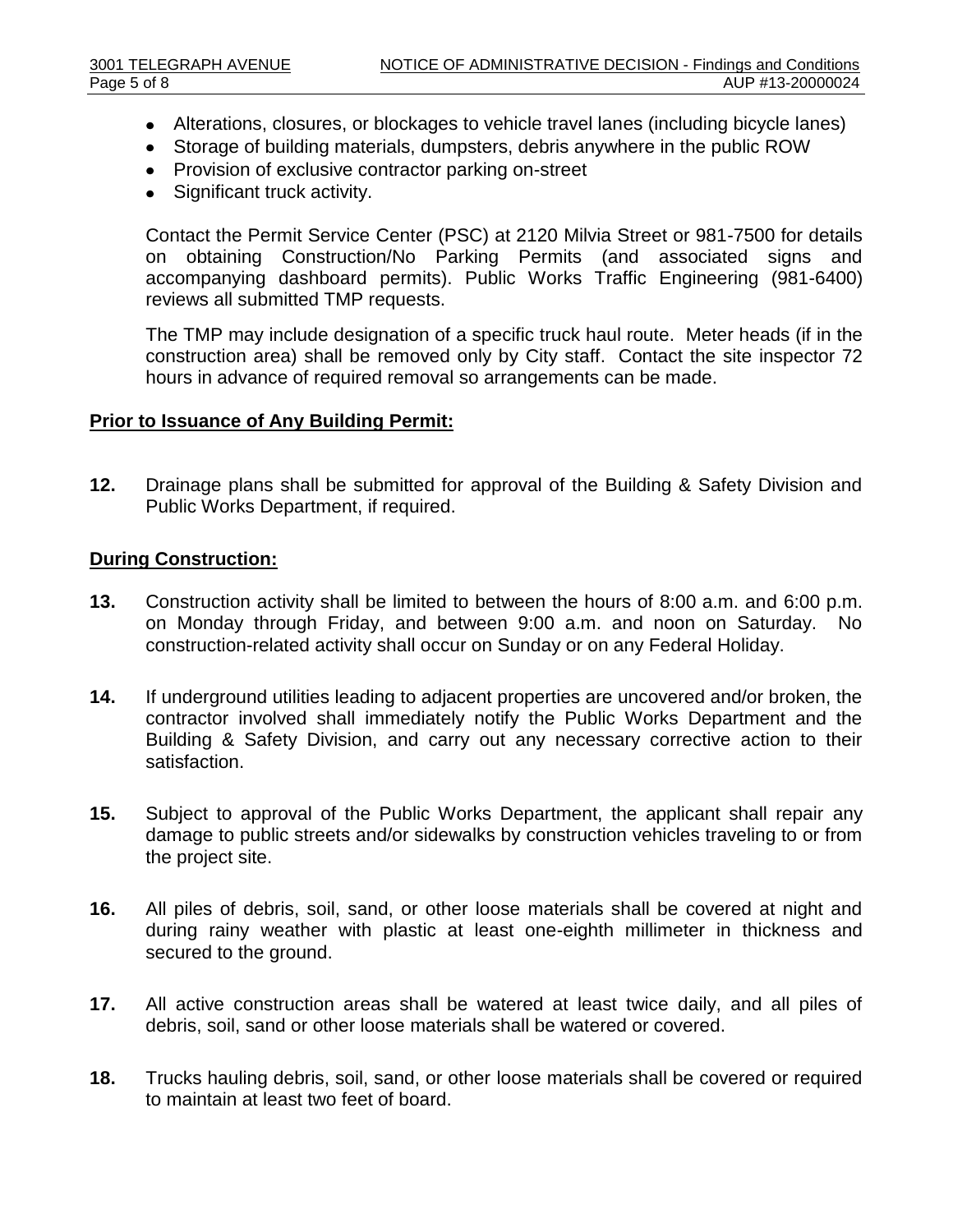- **19.** Public streets shall be swept (preferably with water sweepers) of all visible soil material carried from the site.
- **20.** The applicant shall establish and maintain drainage patterns that do not adversely affect adjacent properties and rights-of-way.
- **21.** The applicant shall ensure that all excavation takes into account surface and subsurface waters and underground streams so as not to adversely affect adjacent properties and rights-of-way.
- **22.** Any construction during the wet season shall require submittal of a soils report with appropriate measures to minimize erosion and landslides, and the developer shall be responsible for following these and any other measures required by the Building and Safety Division and the Public Works Department.

#### **Prior to Issuance of Occupancy Permit or Final Inspection:**

- **23.** All construction at the subject property shall substantially conform to the approved Use Permit drawings or to modifications approved by the Zoning Officer.
- **24.** All landscape, site and architectural improvements shall be completed per the attached approved drawings dated **FEBRUARY 21, 2013.**
- **25.** This permit is subject to review, imposition of additional conditions, or revocation if factual complaint is received by the Zoning Officer that the maintenance or operation of this establishment is violating any of these or other required conditions or is detrimental to the health, safety, peace, morals, comfort or general welfare of persons residing or working in the neighborhood or is detrimental or injurious to property and improvements in the neighborhood or to the general welfare of the City.
- **26.** Changes in the nature of the operation including, but not limited to, the addition of seating, changes in hours, and the addition of live entertainment, shall require modification of this permit subject to approval by the Zoning Officer or the Zoning Adjustments Board.
- **27.** The approved floor plan, including the number of seats, shall be followed and the operation shall be conducted as presented to the Board. The maximum occupancy shall be as specified in the application unless otherwise required by applicable regulations.
- **28.** Changes to the building's facade, including doors or windows, site plans, landscaping, signage, and awnings are subject to Design Review and approval prior to issuance of a building permit.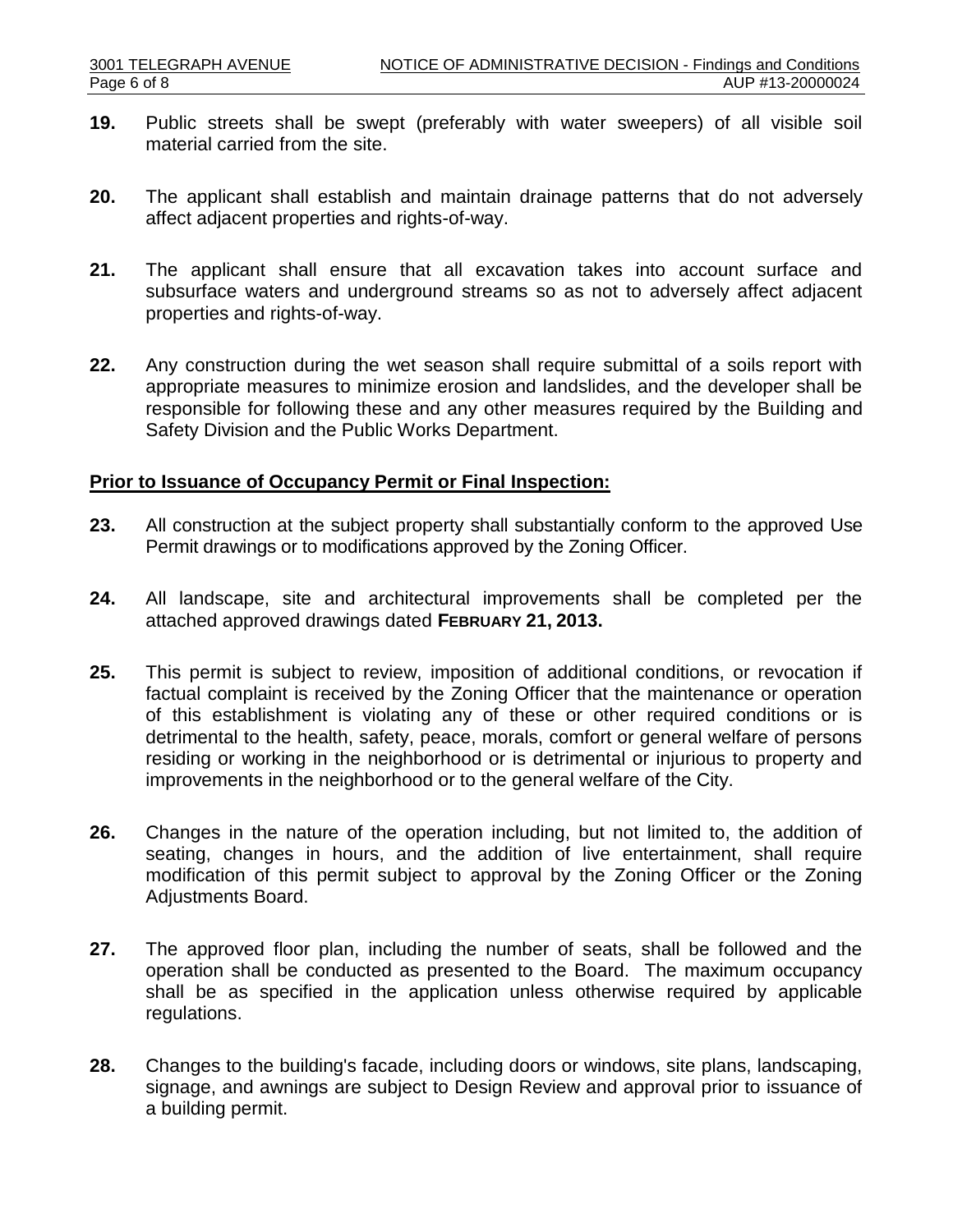#### **Food Service**

- **29.** The hours of operation of the restaurant portion of the business shall be limited to 5:30 a.m. to 12:00 midnight daily. Hours of operation refer to arrival of the first patron and departure of the last patron. Any change in the hours of operation shall be approved by the Zoning Adjustments Board or designee. Hours of operation are subject to review and amendment by the Zoning Adjustments Board as necessary to avoid detriment to the neighborhood or to achieve conformance with revised City standards or policies.
- **30.** Cooking odors, noise, exterior lighting and operation of any parking area shall be controlled so as to prevent verified complaints from the surrounding neighborhood. This shall include noise created by employees working on the premises before or after patrons arrive.
- **31.** Smoke and odor control equipment approved by the City Environmental Health Division and providing adequate protection to residential uses above and to the east of the restaurant shall be installed prior to issuance of an Occupancy Permit.
- **32.** Garbage and trash containers that are suitably enclosed and screened from view shall be provided subject to approval of the Zoning Officer, the Health Department and, where applicable, the Design Review Planner. Any establishment selling beverages in cans or bottles that are subject to the State of California Container Deposit Law shall provide separate bins or cans for the placement of such cans or bottles to ensure recycling of such containers.
- **33.** Containers used for the dispensing of prepared food shall identify the establishment. Polystyrene foam food packing is prohibited by Section 11.60.030 of the Berkeley Municipal Code.
- **34.** Any establishment selling beverages in cans or bottles that are subject to the State of California Container Deposit Law shall recycle such containers.
- **35.** The operator of the restaurant shall place a waste receptacle near the entry way and shall insure that garbage on the sidewalk in front of the establishment and within 50 feet thereof will be picked up periodically during each day, so that the sidewalk remains clean.
- **36.** The owner or operator of the establishment shall take reasonable measures to prevent disturbances by patrons in the immediate vicinity. Such measures shall include signs reminding patrons of nearby residences and requests not to congregate or loiter near such residences nor operate vehicles in a noisy manner on residential streets. The operator shall give surveillance to public areas near the establishment, keep such areas free of trash and litter, provide lighting, and otherwise attempt to prevent conduct that might disturb the peace and quiet of residences in the vicinity.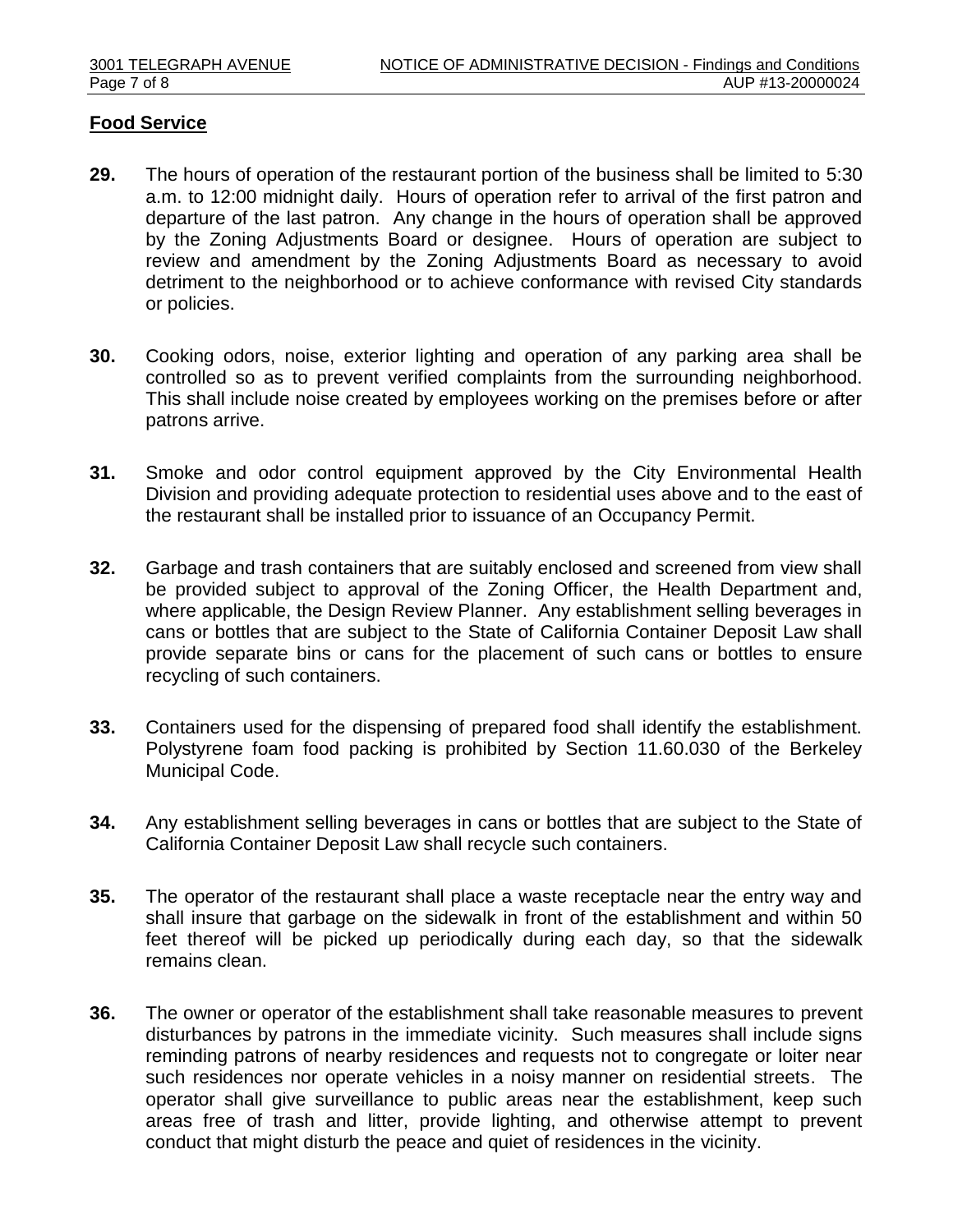- **37.** The operator shall assume reasonable responsibility for ensuring that patrons do not block the entrance or interfere with pedestrian activity on the adjacent public sidewalk.
- **38.** The applicant shall reimburse employees the maximum non-taxable cost of commuting to and from work on public transportation (e.g., monthly passes) if they so commute, and a notice informing employees of the availability of such subsidy shall be permanently displayed in the employee area.

#### **At All Times (Operation):**

- **39.** All exterior lighting shall be shielded and directed downward and away from property lines to prevent excessive glare beyond the subject property.
- **40.** This permit is subject to review, imposition of additional conditions, or revocation if factual complaint is received by the Zoning Officer that the maintenance or operation of this establishment is violating any of these or other required conditions or is detrimental to the health, safety, peace, morals, comfort or general welfare of persons residing or working in the neighborhood or is detrimental or injurious to property and improvements in the neighborhood or to the general welfare of the City.
- **41.** Noise and exterior lighting shall be controlled so as to prevent verified complaints from the surrounding neighborhood.

Nathan Dahl, Associate Planner for Debra Sanderson, Zoning Officer

File: G:\LANDUSE\Projects by Address\Telegraph\3001\AUP 13-20000024\WORKING\AUP Findings.docx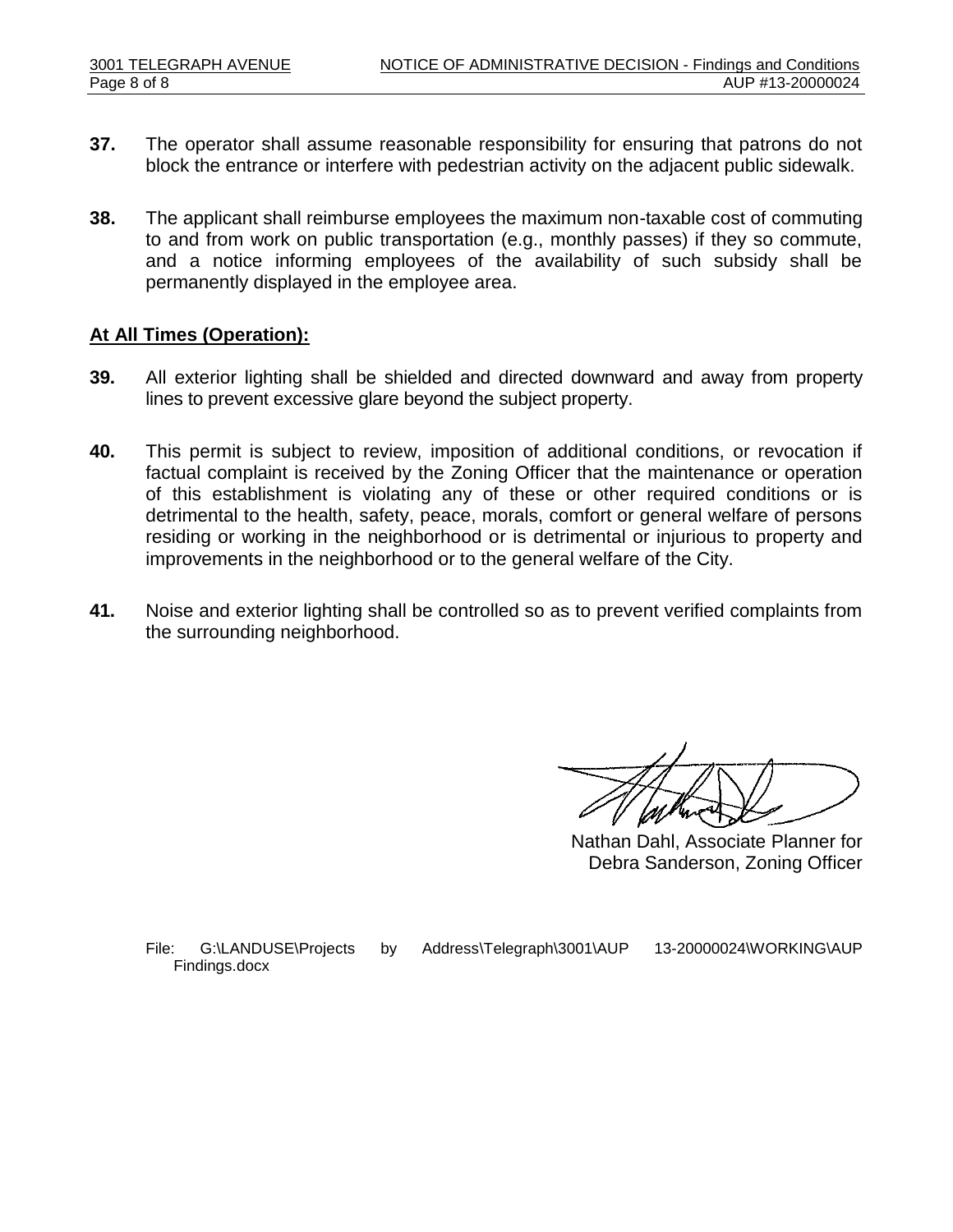

ł